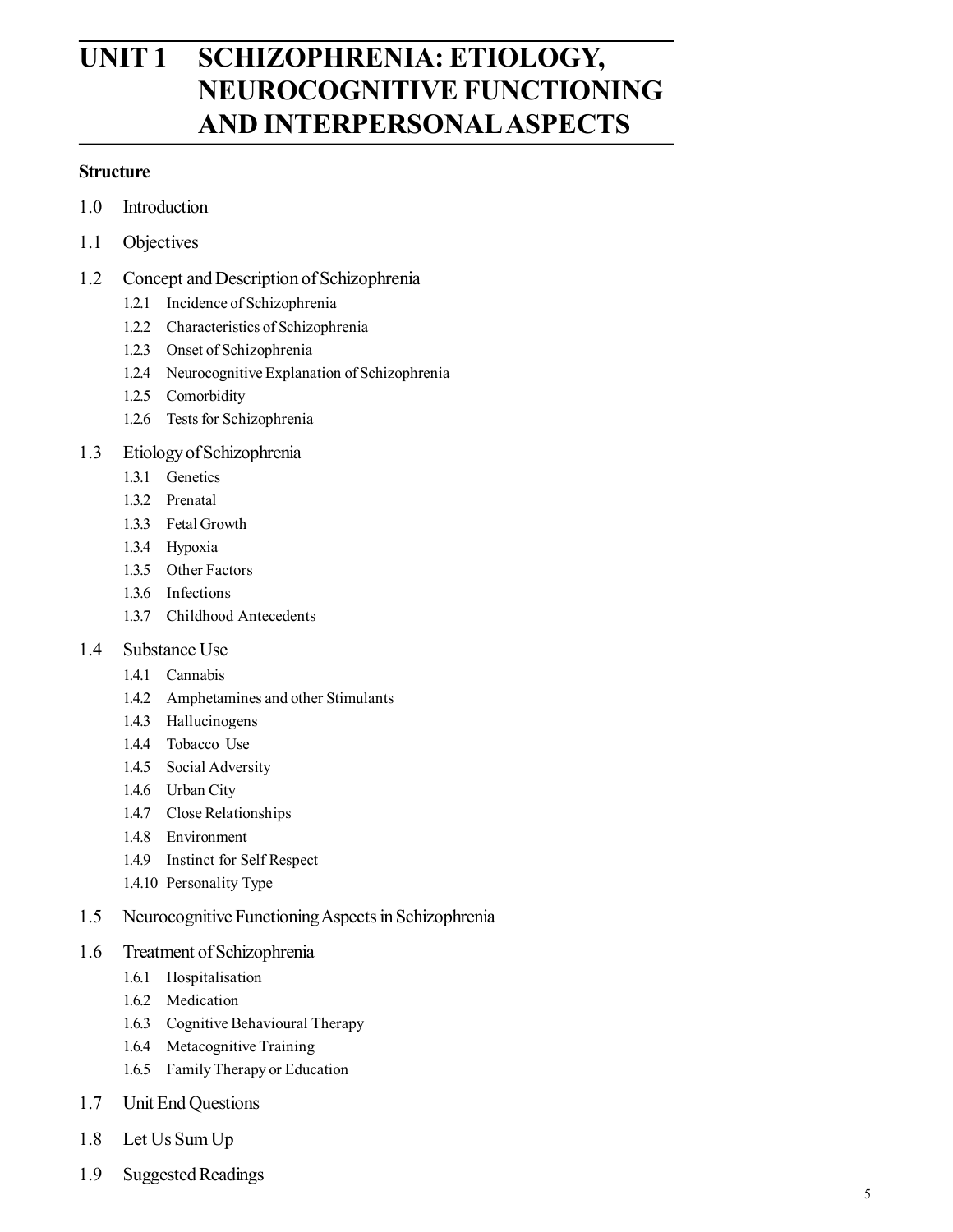## **1.0 INTRODUCTION**

This unit deals with schizophrenia and focuses on neuropsychological aspects. The unit begins with the concept and description of schizophrenia and provides the incidence and prevalence rate of schizophrenia in India and abroad. It explains the characteristics of schizophrenia and indicates the onset of the disorder to be in the teens and adolescent years to young adulthood. The comorbidity of certain other disorders along with schizophrenia are discussed. Then we present a few important tests to clearly diagnose the schizophrenic disorder. The next section deals with the etiology of schizophrenia in which we discuss the role of genetics, prenatal factors, fetal growth abnormalities, lack of oxygen andsome of the important childhood antecedents. The causes then present the role of substance euse in schizophrenia and tin this we discuss the role of cannabis, amphetamines, hallucinogens, tobacco etc. Social fac\tors, urbanicity, relationships within family and personality types are also considered as causes in the onset of schizophrenia. Then we discuss the neurocognitive functioning of schizophrenia followed by treatment of schizophrenic disorder. The treat ment includes hospitalisation, medicines, cognitive behaviour therapy and family therapy.

### **1.1 OBJECTIVES**

On completing this unit, you will be able to :

- Define schizophrenia and describe the characteristic features;
- Explain the etiology of schizophrenia;
- Describe how substance use cause schizophrenic symptoms;
- Explain the neurocognitive functioning aspects of schizophrenia;
- Elucidate the treatment of schizophrenia; and
- Analyse the importance of various psychological therapies.

# **1.2 CONCEPTAND DESCRIPTION OF SCHIZOPHRENIA**

Schizophrenia is a severe, psychotic disorder. People who have it may hear voices, see things that are not there or believe that others are reading or controlling their minds. In men, symptoms usually start in the late teens and early 20s. They include hallucinations, such as visual hallucinations ( seeing things which are not there), and auditory hallucinations (hearing things which are not present), and delusions such as false beliefs that others are plotting or conspiring against them while actually there is no such thing.

### **1.2.1 Incidence of Schizophrenia**

The incidence of schizophrenia is estimated to be one percent to one and a half percent of the U.S. population being diagnosed with it over the course of their lives. In India, according to NIMH, it is estimated that 4.3 to 8.7 million people (a rough estimate based on the population) suffer from schizophrenia. According to Barua et al (2006), the prevalence rate of schizophrenia in India is 1%.

### **1.2.2 Characteristics of Schizophrenia**

While there is no known cure for schizophrenia, it is a treatable disorder. Most of those afflicted by schizophrenia respond to drug therapy, and many are able to lead productive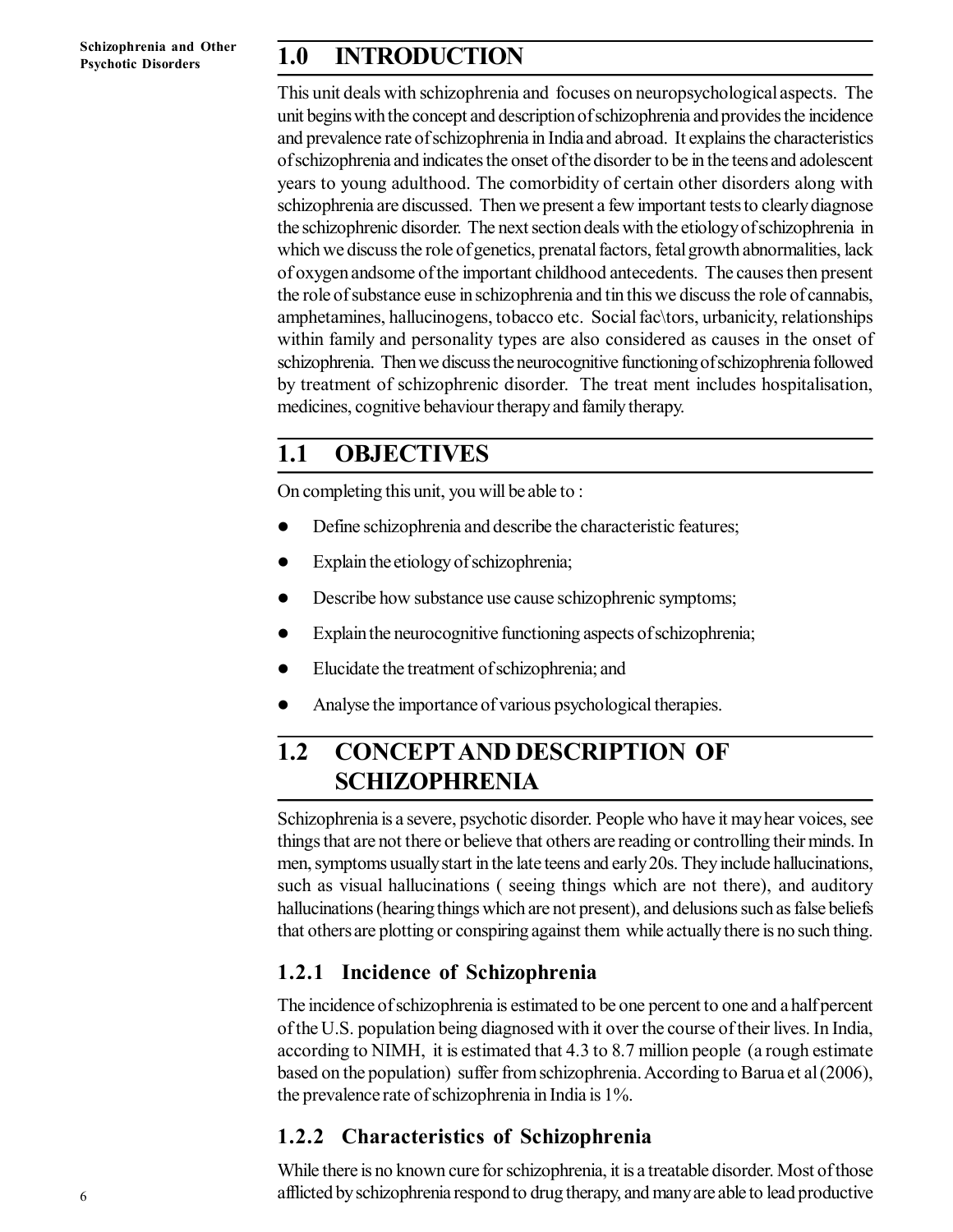and fulfilling lives. It is characterised by a constellation of distinctive and predictable symptoms. The symptoms that are most commonly associated with the disease are called positive symptoms, that denote the presence of grossly abnormal behaviour. These include thought disorder, delusions, and hallucinations.

Thought disorder is the diminished ability to think clearly and logically. Often it is manifested by disconnected and nonsensical language that renders the person with schizophrenia incapable of participating in conversation, contributing to the person's alienation from his family, friends, and society.

Delusions are common among individuals with schizophrenia. An affected person may believe that he is being conspired against (called "paranoid delusion"). Broadcasting, describes a type of delusion in which the individual with this illness believes that his thoughts can be heard by others.

Hallucinations are perceptual disorder, in which one could suffer from auditory hallucination, visual hallucination and tactile hallucination. Sometime the voices that the schizophrenic hears may describe the person's actions, warn him of danger or tell him what to do. At times the individual may hear several voices carrying on a conversation.

Less obvious than the "positive symptoms" but equally serious are the deficit or negative symptoms that represent the absence of normal behaviour. These include flat or blunted affect (i.e. lack of emotional expression), apathy, and social withdrawal).

Schizophrenia is a mental disorder characterised by a disintegration of thought processes and of emotional responsiveness. It most commonly manifests as auditory hallucinations, paranoid or bizarre delusions, or disorganised speech and thinking, and it is accompanied by significant social or occupational dysfunction.

### **1.2.3 Onset of Schizophrenia**

It can affect anyone at any point in life, it is somewhat more common in those persons who are genetically predisposed to the disorder. The first psychotic episode generally occurs in late adolescence or early adulthood. The probability of developing schizophrenia as the offspring of two parents, neither of whom has the disease, is 1 percent. The probability of developing schizophrenia as the offspring of one parent with the disease is approximately 13 percent. The probability of developing schizophrenia as the offspring of both parents with the disease is approximately 35%. Persons with schizophrenia develop the disease between 16 and 25 years of age.

This disorder has its onset around adolescent years to 20s to early 30s. This disorder makes the person behave in the weirdest manner that persons with this disorder are also stigmatized. As generally thought to be, schizophrenia is not a split personality, it is a rare and very different disorder. Like cancer and diabetes, schizophrenia has a biological basis. It is not caused by bad parenting or personal weaknesses.

Onset is uncommon after age 30, and rare after age 40. In the 16-25 year old age group, schizophrenia affects more men than women. In the 25-30 year old group, the incidence is higher in women than in men.

The onset of symptoms typically occurs in young adulthood, with a global lifetime prevalence of about 0.3–0.7%. Diagnosis is based on observed behaviour and the patient's reported experiences.

#### **1.2.4 Neurocognitive Explanations of Schizophrenia**

Increasingly, neuro cognitive paradigms are used to study patients with schizophrenia.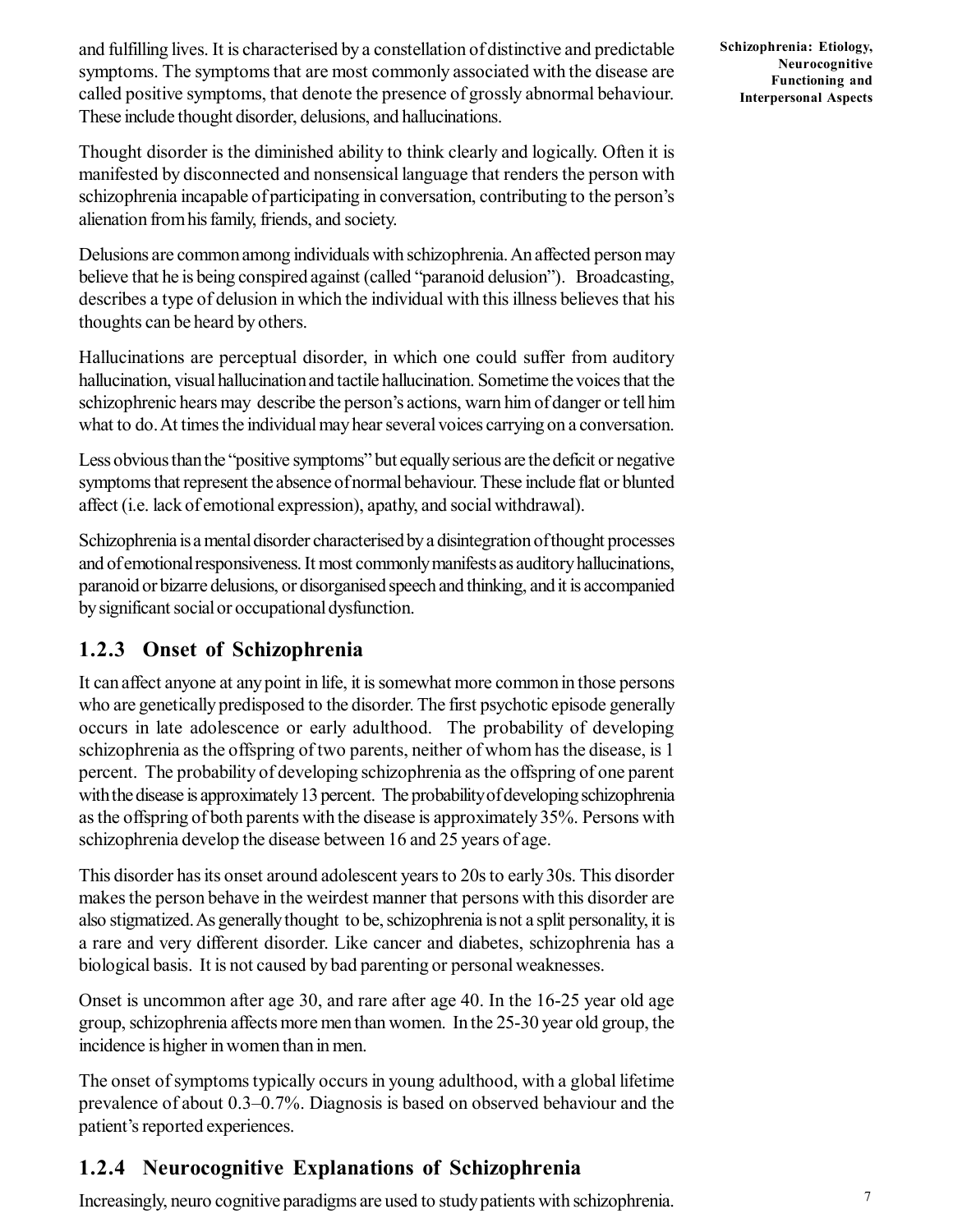With such paradigms, the cognitive abnormalities in schizophrenia are characterised by means of experimental and clinical tests. These techniques have indicated that some types of cognitive impairment are not only reliably present in schizophrenia, but are also central and enduring features of the disorder. This focuses on certain recent advances in

- i) characterising the precise nature of cognitive impairments in schizophrenia,
- ii) understanding the implications of these for treatment, given the course and relationship to outcome of these variables, and
- iii) on novel applications of neuro cognitive approaches to the genetics of schizophrenia.

#### **1.2.5 Comorbidity**

Genetics, early environment, neurobiology, and psychological and social processes appear to be important contributory factors; some recreational and prescription drugs appear to cause or worsen symptoms. Current research is focused on the role of neurobiology, although no single isolated organic cause has been found.

The many possible combinations of symptoms have triggered debate about whether the diagnosis represents a single disorder or a number of discrete syndromes. Despite the etymology of the term from the Greek roots *skhizein* (to split) and *phrēn, phren-* (mind), schizophrenia does not imply a "split mind" and it is not the same as dissociative identity disorder, also known as "multiple personality disorder" or "split personality" a condition with which it is often confused in public perception.

The disorder is thought mainly to affect cognition, but it also usually contributes to chronic problems with behaviour and emotion. People with schizophrenia are likely to have additional (comorbid) conditions, including major depression and anxiety disorders. The lifetime occurrence of substance abuse is almost 50%. Social problems, such as long-term unemployment, poverty and homelessness, are common. The average life expectancy of people with the disorder is 12 to 15 years less than those without, the result of increased physical health problems and a higher suicide rate (about 5%).

It is possible that nearly every cognitive function of a schizophrenic patient is impaired, and to an equivalent degree three functions play a role that is early descriptions of the clinical phenomenology of schizophrenia emphasized impairment of volitional attention. This clinical observation has been amply supported by many years of experimental study with the use of a wide variety of tasks.

#### **1.2.6 Tests for Schizophrenia**

Recent models have sharpened the lines between selective attention, shifting attention, and biasing for and encoding relevant target information. We investigate some of these functions by examining three tasks, viz.,

- i) the Continuous Performance Test (CPT),
- ii) the Covert Visual Orienting test, and the
- iii) Stroop Test.

The classic test of selective attention is the Stroop color word task, in which a word (e.g., red) can be printed in incongruent colors (e.g., green). Depending on instructions, the task is either to name the actual word or name the ink color in which the word is written.

The attentional task requires the subject to focus selectively on one dimension of the stimulus and ignore or inhibit contextually inappropriate response tendencies. Normal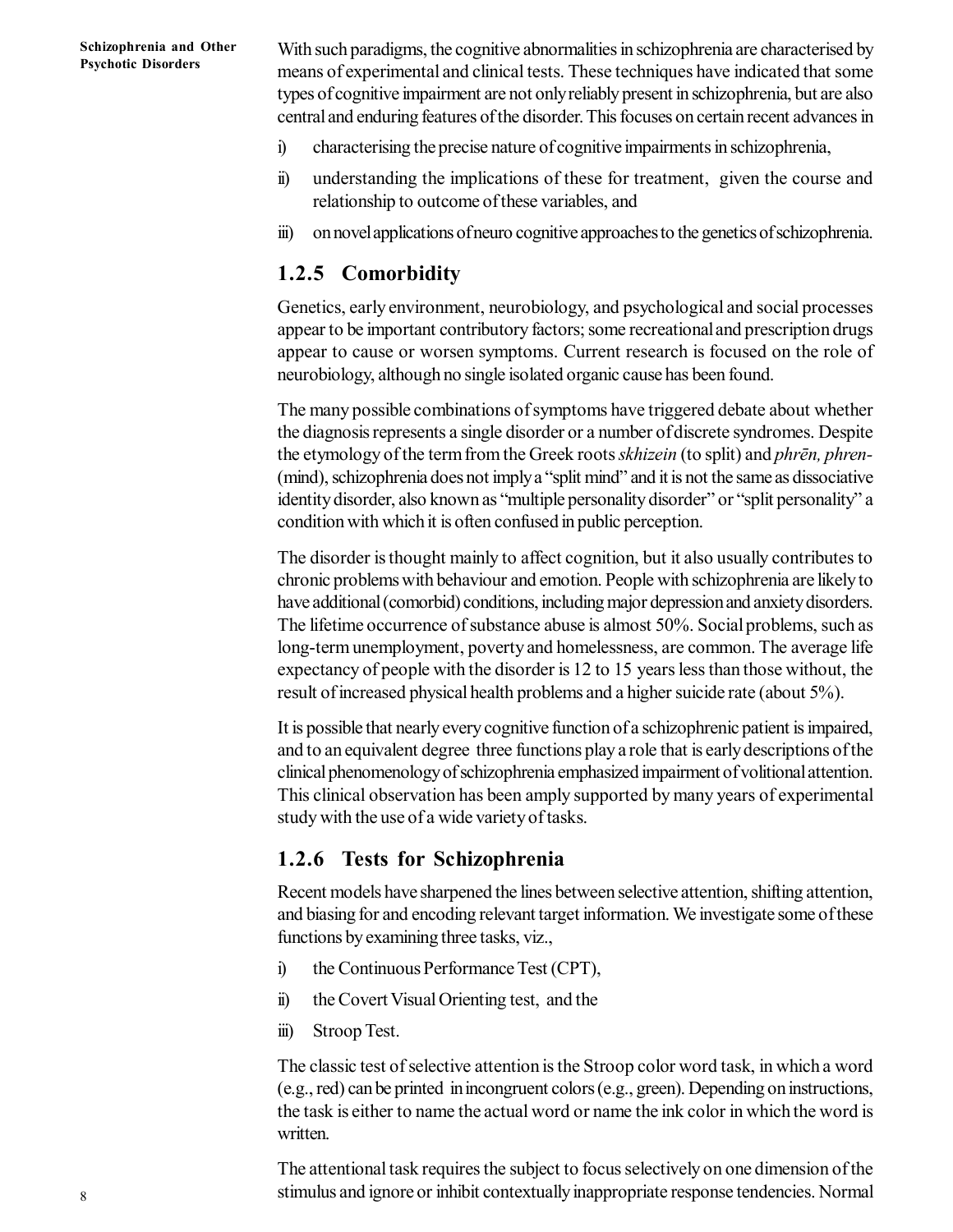subjects are slowed when they have to name a color of ink that is incongruent with the word because they have to inhibit their over learned tendency of reading the word.

Schizophrenic patients may have differential problems on this task in reaction time or accuracy, a finding that has been taken to suggest that they have disproportionate difficulty in inhibiting over learned tendencies (of reading the word), and may be susceptible to failure in conditions of cognitive conflict more generally, because they are unable to use the contextual information appropriately.

Secondly Memory impairment is often the most striking feature of neuro cognitive impairment in schizophrenia. Newer work has sought to determine if patients with schizophrenia have qualitative abnormalities in specific stages of mnemonic processing. Toward this end, Elvevaag and colleagues conducted an encoding study in which subjects had to state whether the letter *a* was present in a word (shallow level)or make a decision as to whether the word represented a living thing or not (deep level).

Much previous work has demonstrated that words are recalled better when they are encoded deeply. Preliminary results indicated that although patients' performance was worse than that of controls, they showed the same benefit of deep encoding. In other words, although impairment in any given cognitive process may exact only a small cost in social and vocational functioning, a constellation of impairments may be disabling and result in the emergence of psychosis. Thus, understanding the genetic architecture of individual processes may well be critical.

| <b>Self Assessment Questions</b> |                                                             |  |
|----------------------------------|-------------------------------------------------------------|--|
| 1)                               | Define schizophrenia and bring out its important features.  |  |
|                                  |                                                             |  |
|                                  |                                                             |  |
|                                  |                                                             |  |
|                                  |                                                             |  |
|                                  |                                                             |  |
| 2)                               | What is the prevalence and incidence rate of schizophrenia? |  |
|                                  |                                                             |  |
|                                  |                                                             |  |
|                                  |                                                             |  |
|                                  |                                                             |  |
|                                  |                                                             |  |
| 3)                               | Describe the onset of schizophrenia.                        |  |
|                                  |                                                             |  |
|                                  |                                                             |  |
|                                  |                                                             |  |
|                                  |                                                             |  |
|                                  |                                                             |  |
| 4)                               | Give the neurocognitive explanations of schizophrenia.      |  |
|                                  |                                                             |  |
|                                  |                                                             |  |
|                                  |                                                             |  |

**Schizophrenia: Etiology, Neurocognitive Functioning and Interpersonal Aspects**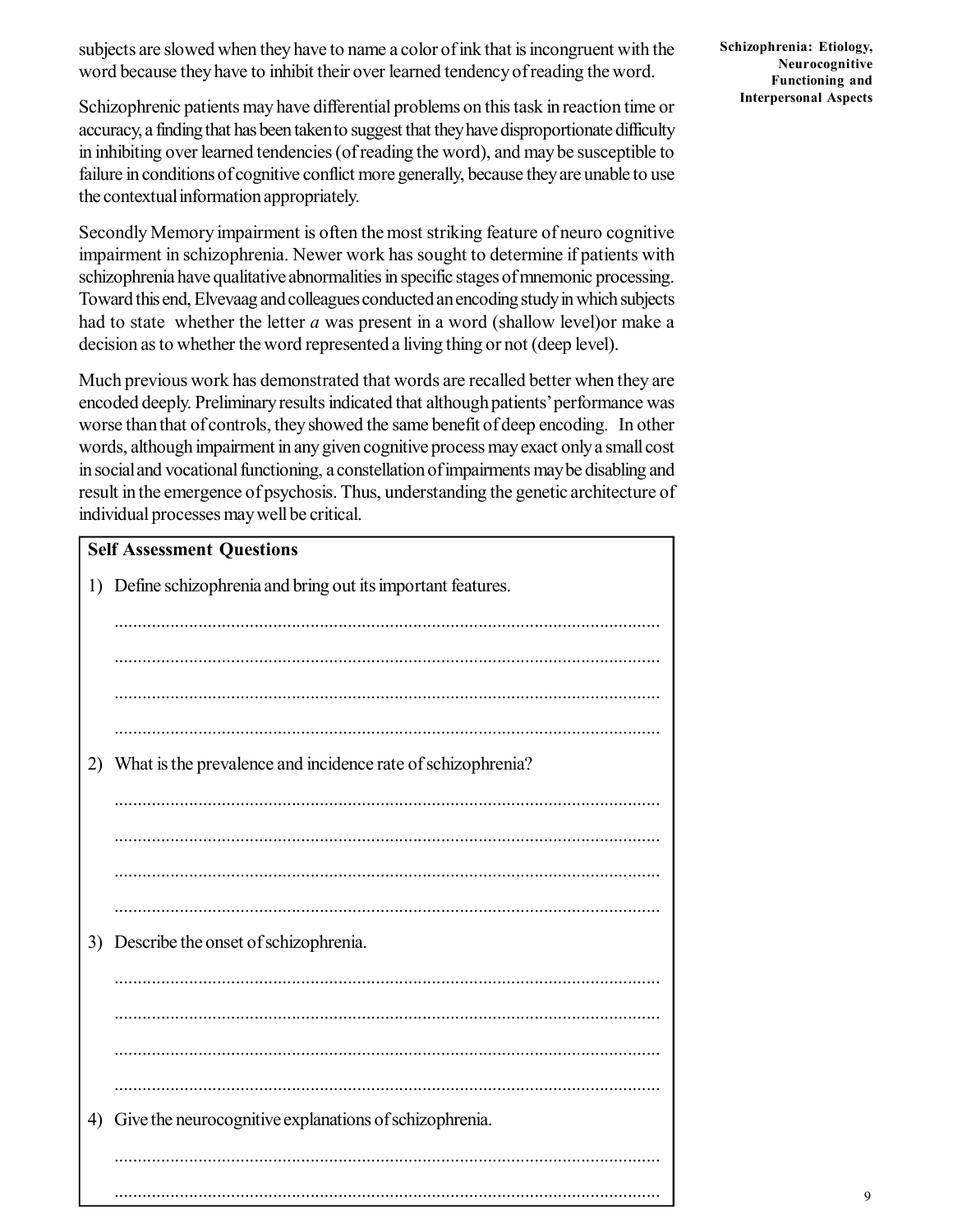..................................................................................................................... 5) What is meant by comorbidity? What are the disorders associated with schizophrenia? ..................................................................................................................... ..................................................................................................................... ..................................................................................................................... ..................................................................................................................... 6) Describe the tests for schizophrenia. ..................................................................................................................... ..................................................................................................................... ..................................................................................................................... .....................................................................................................................

.....................................................................................................................

# **1.3 ETIOLOGY OF SCHIZOPHRENIA**

The causes of schizophrenia have been the subject of much debate, with various factors proposed and discounted or modified. The language of schizophrenia research under the medical model is scientific. Such studies suggest that genetics, prenatal development, early environment, neurobiology and psychological and social processes are important contributory factors.

Current psychiatric research into the development of the disorder is often based on a neurodevelopmental model (proponents of which see schizophrenia as a syndrome. However, schizophrenia is diagnosed on the basis of symptom profiles. Neural correlates do not provide sufficiently useful criteria "Current research into schizophrenia has remained highly fragmented, much like the clinical presentation of the disease itself"

#### **1.3.1 Genetics**

Genetic vulnerability and environmental factors can act in combination to result in diagnosis of schizophrenia. Research suggests that genetic vulnerability to schizophrenia is multi factorial, caused by interactions of several genes.

Both individual twin studies and meta analyses of twin studies estimate the heritability of risk for schizophrenia to be approximately 80%. Concordance rates between monozygotic twins was close to 50%, whereas dizygotic twins was 17%. Adoption studies have also indicated a somewhat increased risk in those with a parent with schizophrenia even when raised apart. Studies suggest that the phenotype is genetically influenced but not genetically determined. Also the variants in genes are generally within the range of normal human variation and have low risk associated with them each individually. Some interact with each other and with environmental risk factors and that they may not be specific to schizophrenia.

#### **1.3.2 Prenatal**

It is well established that obstetric complications or events are associated with an increased chance of the child later developing schizophrenia, although overall they constitute a non specific risk factor with a relatively small effect.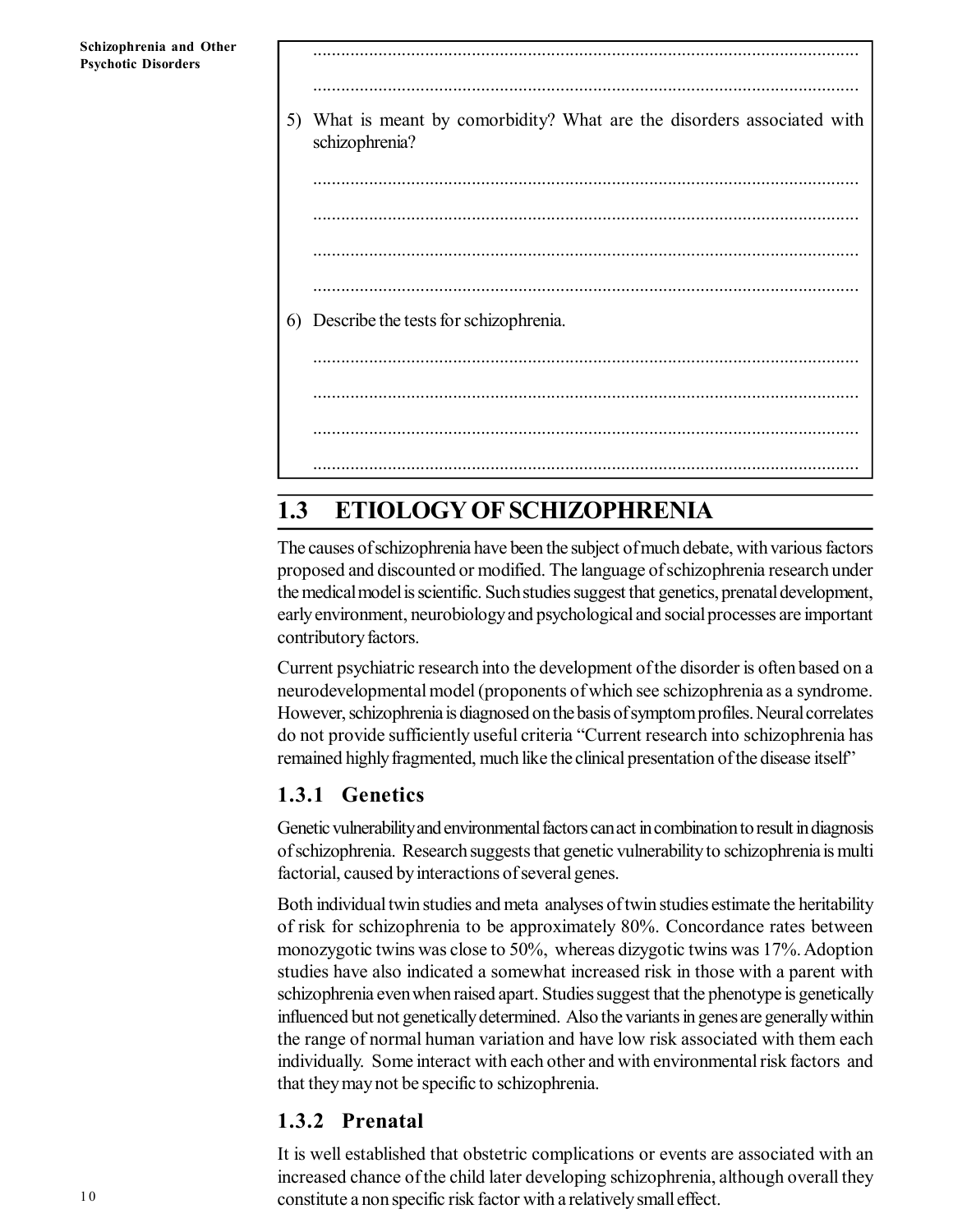Obstetric complications occur in approximately 25 to 30% of the general population and the vast majority do not develop schizophrenia, and likewise the majority of individuals with schizophrenia have not had a detectable obstetric event.

Nevertheless, the increased average risk is well replicated, and such events may moderate the effects of genetic or other environmental risk factors. The specific complications or events most linked to schizophrenia, and the mechanisms of their effects, are still under examination.

One epidemiological finding is that people diagnosed with schizophrenia are more likely to have been born in winter or spring. However, the effect is not large. Explanations have included a greater prevalence of viral infections at that time, or a greater likelihood of vitamin D deficiency. A similar effect (increased likelihood of being born in winter and spring) has also been found with other, healthy populations, such as chess players.

#### **1.3.3 Fetal Growth**

Lower than average birth weight has been one of the most consistent findings, indicating slowed fetal growth possibly mediated by genetic effects. Almost any factor adversely affecting the fetus will affect growth rate, however, so the association has been described as not particularly informative regarding causation. In addition, the majority of birth cohort studies have failed to find a link between schizophrenia and low birth weight or other signs of growth retardation.

#### **1.3.4 Hypoxia**

It has been hypothesized since the 1970s that brain hypoxia (low oxygen levels) before, at or immediately after birth may be a risk factor for the development of schizophrenia.

Hypoxia is now being demonstrated as relevant to schizophrenia in animal models, molecular biology and epidemiology studies. One study in Molecular Psychiatry was able to differentiate 90% of schizophrenics from controls based on hypoxia and metabolism.

Hypoxia has been recently described as one of the most important of the external factors that influence susceptibility, although studies have been mainly epidemiological. Such studies place a high degree of importance on hypoxic influence. Fetal hypoxia, in the presence of certain unidentified genes, has been correlated with reduced volume of the hippocampus, which is in turn correlated with schizophrenia.

Although most studies have interpreted hypoxia as causing some form of neuronal dysfunction or even subtle damage, it has been suggested that the physiological hypoxia that prevails in normal embryonic and fetal development, or pathological hypoxia or ischemia, may exert an effect by regulating or deregulating genes involved in neurodevelopment.

#### **1.3.5 Other Factors**

There is an emerging literature on a wide range of prenatal risk factors, such as prenatal stress, intrauterine (in the womb) malnutrition, and prenatal infection. Increased paternal age has been linked to schizophrenia, possibly due to "chromosomal aberrations and mutations of the aging germline."

Maternal-fetal rhesus or genotype incompatibility has also been linked, via increasing the risk of an adverse prenatal environment. Also, in mothers with schizophrenia, an increased risk has been identified via a complex interaction between maternal genotype,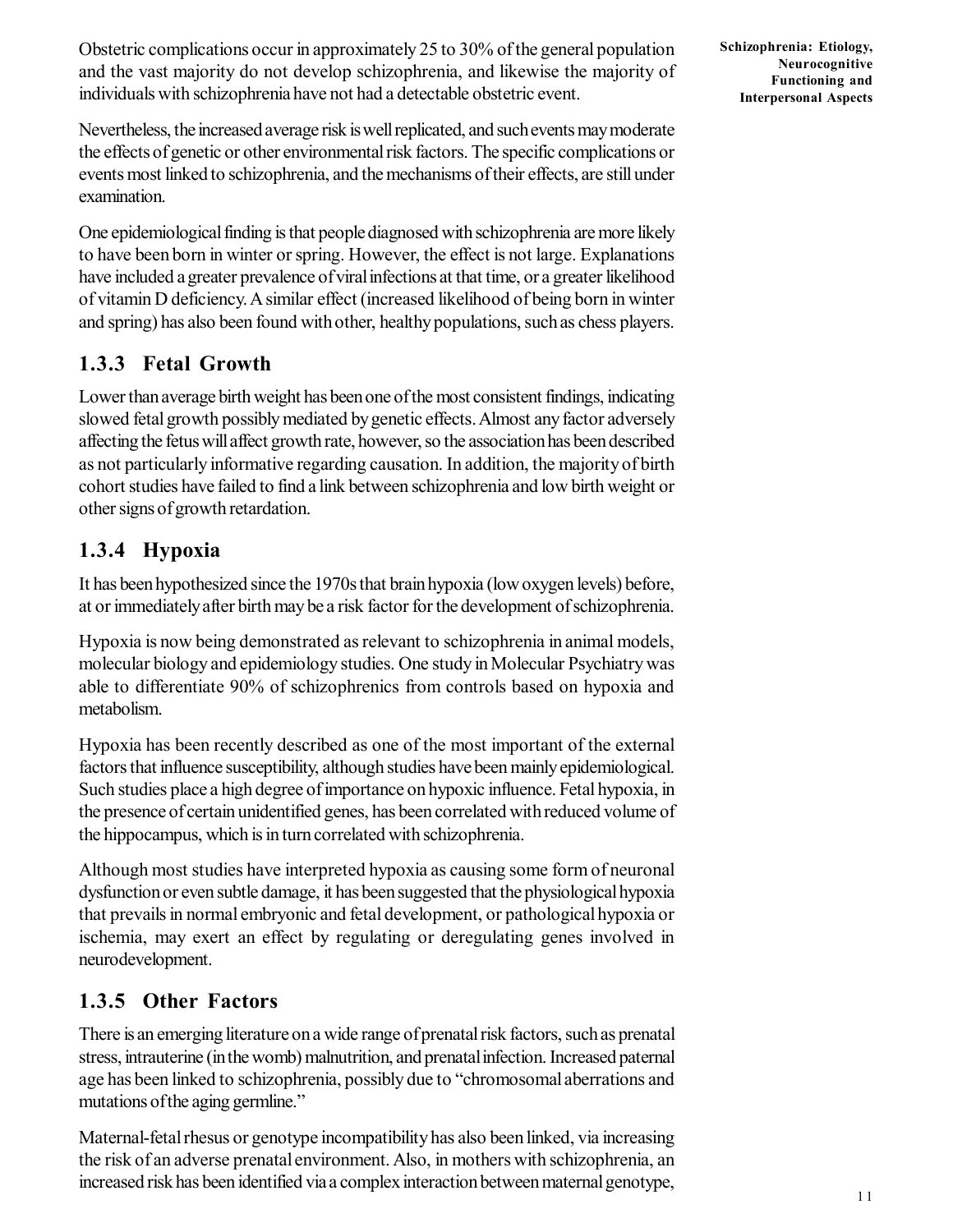**Schizophrenia and Other Psychotic Disorders**

maternal behaviour, prenatal environment and possibly medication and socio-economic factors.

There may be an association between celiac disease (gluten intolerance) and schizophrenia in a small proportion of patients, though large randomized controlled trials and epidemiological studies will be needed before such an association can be confirmed.

Withdrawal of gluten from the diet is an inexpensive measure which may improve the symptoms in a small  $\left($  < 3%) number of schizophrenic patients.

#### **1.3.6 Infections**

Numerous viral infections, in utero or in childhood, have been associated with an increased risk of later developing schizophrenia.

Influenza has long been studied as a possible factor. A 1988 study found that individuals who were exposed to the Asian flu as second trimester fetuses were at increased risk of eventually developing schizophrenia. This result was corroborated by a later British study of the same pandemic, but not by a 1994 study of the pandemic in Croatia. A Japanese study also found no support for a link between schizophrenia and birth after an influenza epidemic.

Polio, measles, varicella-zoster, rubella, herpes simplex virus type 2, maternal genital infections, Borna disease virus, and more recently *Toxoplasma gondii*, have been correlated with the later development of schizophrenia. Psychiatrists E. Fuller Torrey and R.H. Yolken have hypothesized that the latter, a common parasite in humans, contributes to some, if not many, cases of schizophrenia.

#### **1.3.7 Childhood Antecedents**

In general, the antecedents of schizophrenia are subtle and those who will go on to develop schizophrenia do not form a readily identifiable subgroup, which would lead to identification of a specific cause. Average group differences from the norm may be in the direction of superior as well as inferior performance.

Overall, birth cohort studies have indicated subtle nonspecific behavioural features, some evidence for psychotic like experiences (particularly hallucinations), and various cognitive antecedents. There have been some inconsistencies in the particular domains of functioning identified and whether they continue through childhood and whether they are specific to schizophrenia.

A prospective study found average differences across a range of developmental domains, including reaching milestones of motor development at a later age, having more speech problems, lower educational test results, solitary play preferences at ages four and six, and being more socially anxious at age 13.

### **1.4 SUBSTANCE USE**

The relationship between schizophrenia and drug use is complex, meaning that a clear causal connection between drug use and schizophrenia has not been found. There is strong evidence that using certain drugs can trigger either the onset or relapse of schizophrenia in some people. It may also be the case, however, that people with schizophrenia use drugs to overcome negative feelings associated with both the commonly prescribed antipsychotic medication and the condition itself, where negative emotion, paranoia and anhedonia are all considered to be core features.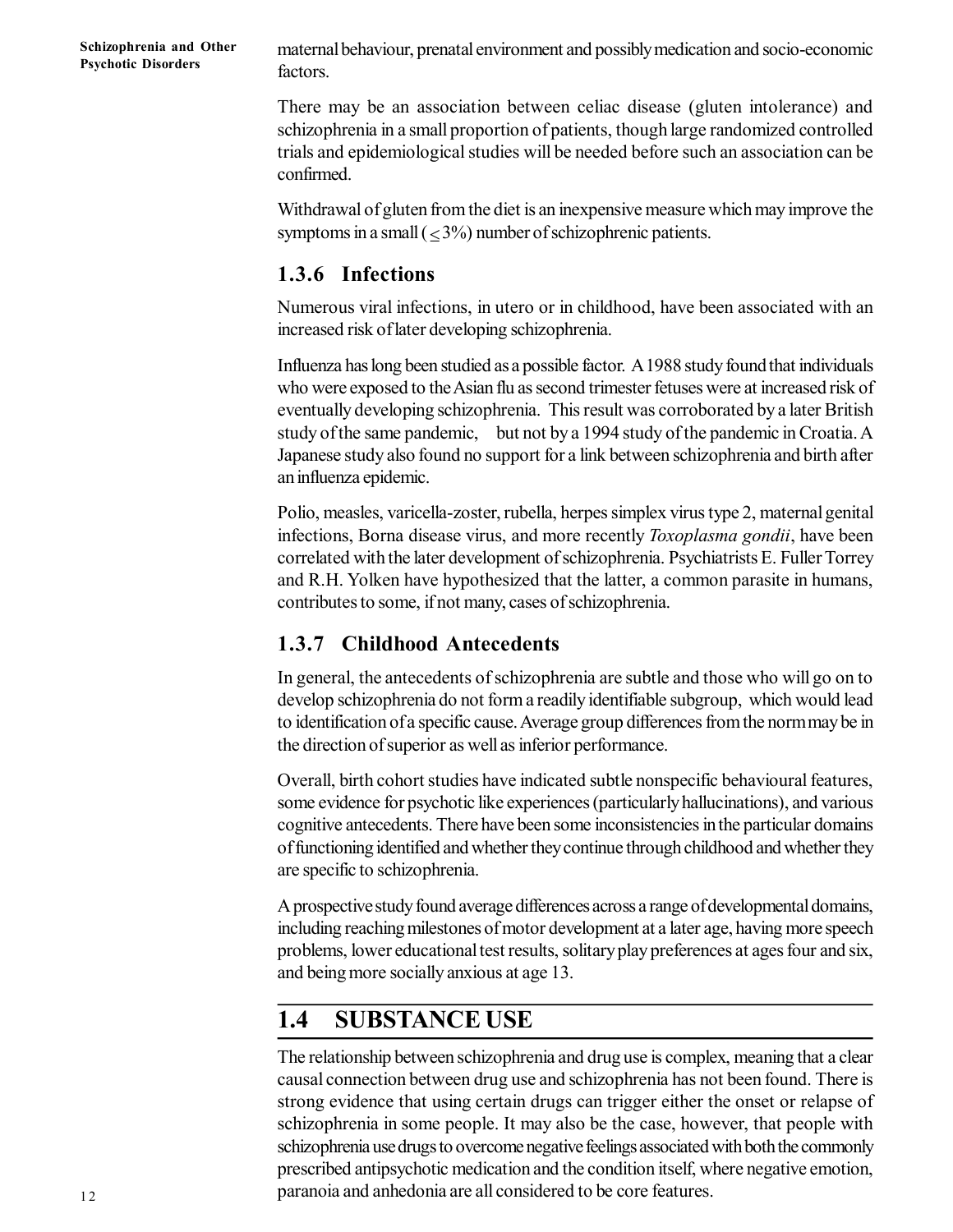The rate of substance use is known to be particularly high in this group. In a recent study, 60% of people with schizophrenia were found to use substances and 37% would be diagnosable with a substance use disorder.

#### **1.4.1 Cannabis**

There is some evidence that cannabis use can contribute to schizophrenia. Some studies suggest that cannabis is neither a sufficient nor necessary factor in developing schizophrenia, but that cannabis may significantly increase the risk of developing schizophrenia and may be, among other things, a significant causal factor. Nevertheless, some previous research in this area has been criticised as it has often not been clear whether cannabis use is a cause or effect of schizophrenia. To address this issue, a recent review of studies from which a causal contribution to schizophrenia can be assessed has suggested that cannabis statistically doubles the risk of developing schizophrenia on the individual level, and may, assuming a causal relationship, be responsible for up to 8% of cases in the population.

#### **1.4.2 Amphetamines and other Stimulants**

As amphetamines trigger the release of dopamine and excessive dopamine function is believed to be responsible for many symptoms of schizophrenia (known as the dopamine hypothesis of schizophrenia), amphetamines may worsen schizophrenia symptoms. In addition, amphetamines are known to cause a stimulant psychosis in otherwise healthy individuals that superficially resembles schizophrenia, and may be misdiagnosed as such by some healthcare professionals.

### **1.4.3 Hallucinogens**

Drugs such as ketamine, PCP, and LSD have been used to mimic schizophrenia for research purposes. Using LSD and other psychedelics as a model has now fallen out of favour with the scientific research community, as the differences between the drug induced states and the typical presentation of schizophrenia have become clear. The dissociatives ketamine and PCP, however, are still considered to produce states that are remarkably similar however, and are considered to be even better models than stimulants since they produce both positive and negative symptoms.

### **1.4.4 Tobacco Use**

People with schizophrenia tend to smoke significantly more tobacco than the general population. The rates are exceptionally high amongst institutionalised patients and homeless people. In a UK census from 1993, 74% of people with schizophrenia living in institutions were found to be smokers A 1999 study that covered all people with schizophrenia in Nithsdale, Scotland found a 58% prevalence rate of cigarette smoking, to compare with 28% in the general populatio

Despite the higher prevalence of tobacco smoking, people diagnosed with schizophrenia have a much lower than average chance of developing and dying from lung cancer. While the reason for this is unknown, it may be because of a genetic resistance to the cancer, a side effect of drugs being taken, or a statistical effect of increased likelihood of dying from causes other than lung cancer.

A 2003 study of over 50,000 Swedish conscripts found that there was a small but significant protective effect of smoking cigarettes on the risk of developing schizophrenia later in life. While the authors of the study stressed that the risks of smoking far outweigh these minor benefits, this study provides further evidence for the 'self-medication' theory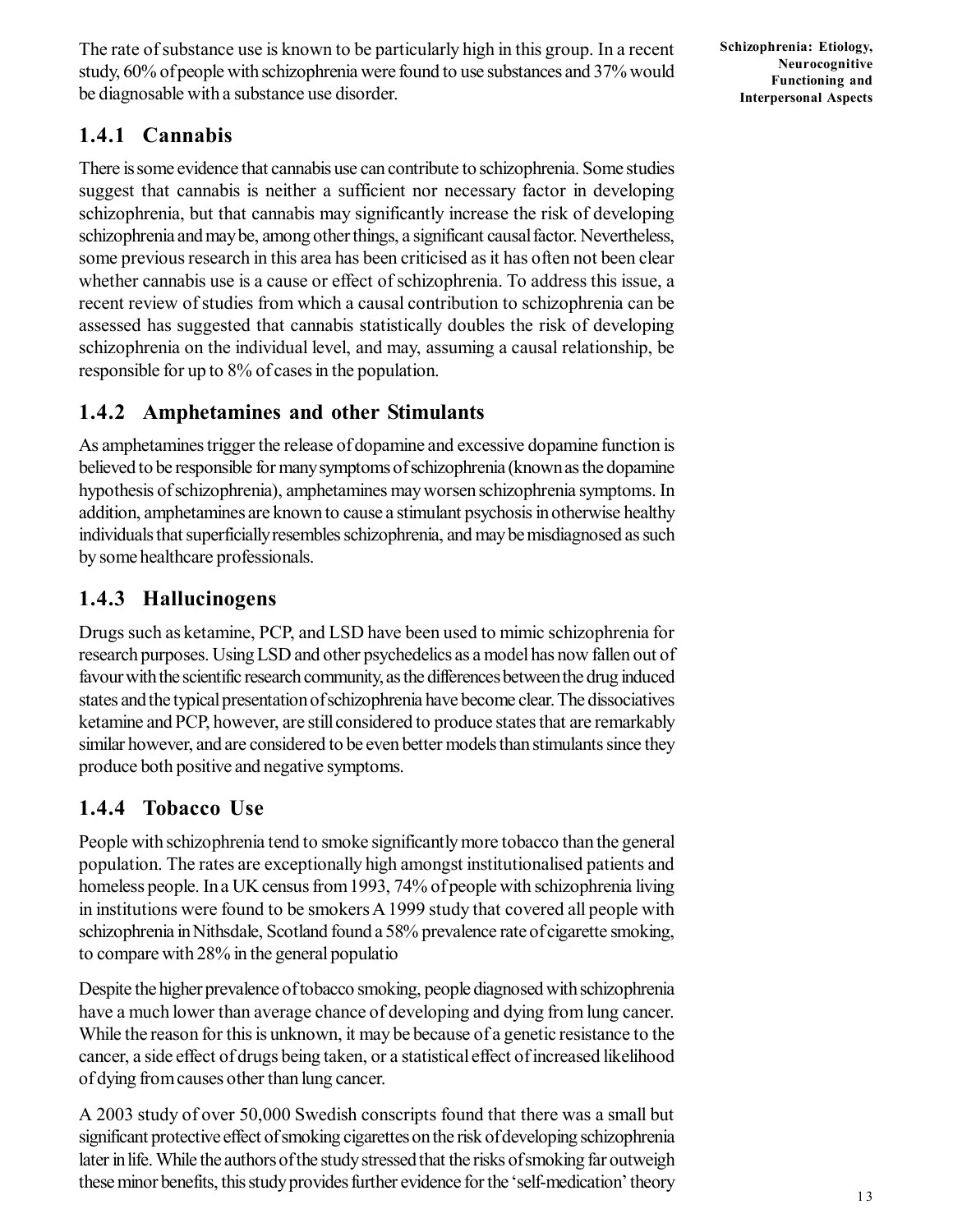**Schizophrenia and Other Psychotic Disorders**

of smoking in schizophrenia and may give clues as to how schizophrenia might develop at the molecular level.

#### **1.4.5 Social Adversity**

The chance of developing schizophrenia has been found to increase with the number of adverse social factors (e.g. indicators of socio-economic disadvantage or social exclusion) present in childhood. Stressful life events generally precede the onset of schizophrenia. A personal or recent family history of migration is a considerable risk factor for schizophrenia, which has been linked to psychosocial adversity, social defeat from being an outsider, racial discrimination, family dysfunction, unemployment and poor housing conditions.

Childhood experiences of abuse or trauma are risk factors for a diagnosis of schizophrenia later in life. Recent large-scale general population studies indicate the relationship is a causal one, with an increasing risk with additional experiences of maltreatment although a critical review suggests conceptual and methodological issues require further research There is some evidence that adversities may lead to cognitive biases and/or altered dopamine neurotransmission, a process that has been termed "sensitisation".

Specific social experiences have been linked to specific psychological mechanisms and psychotic experiences in schizophrenia. In addition, structural neuroimaging studies of victims of sexual abuse and other traumas have sometimes reported findings similar to those sometimes found in psychotic patients, such as thinning of the corpus callosum, loss of volume in the anterior cingulate cortex, and reduced hippocampal volume.

#### **1.4.6 Urban City**

A particularly stable and replicable finding has been the association between living in an urban environment and the development of schizophrenia, even after factors such as drug use, ethnic group and size of social group have been controlled for.[115] A recent study of 4.4 million men and women in Sweden found a 68%–77% increased risk of diagnosed psychosis for people living in the most urbanized environments, a significant proportion of which is likely to be described as schizophrenia

#### **1.4.7 Close Relationships**

Evidence is consistent that negative attitudes from others increase the risk of schizophrenia relapse, in particular critical comments, hostility, authoritarian, and intrusive or controlling attitudes (termed 'high expressed emotion' by researchers).

#### **1.4.8 Environment**

Pollack and Malzberg studied 175 patients of this disease and reached to the conclusion that environment plays a bigger part in creating this disease than does heredity, and so psychologist today refutes the importance of environment in causing of schizophrenia.

#### **1.4.9 Instinct for Self-respect**

According to McDougall, when the patient is unable to find proper and desirable expression for his instincts of self-respect, he becomes a prey to schizophrenia.

### **1.4.10 Personality Type**

It is the opinion of some psychologists that only a certain personality type is susceptible to schizophrenic tendencies, primarily the introverted type of individual. But this concept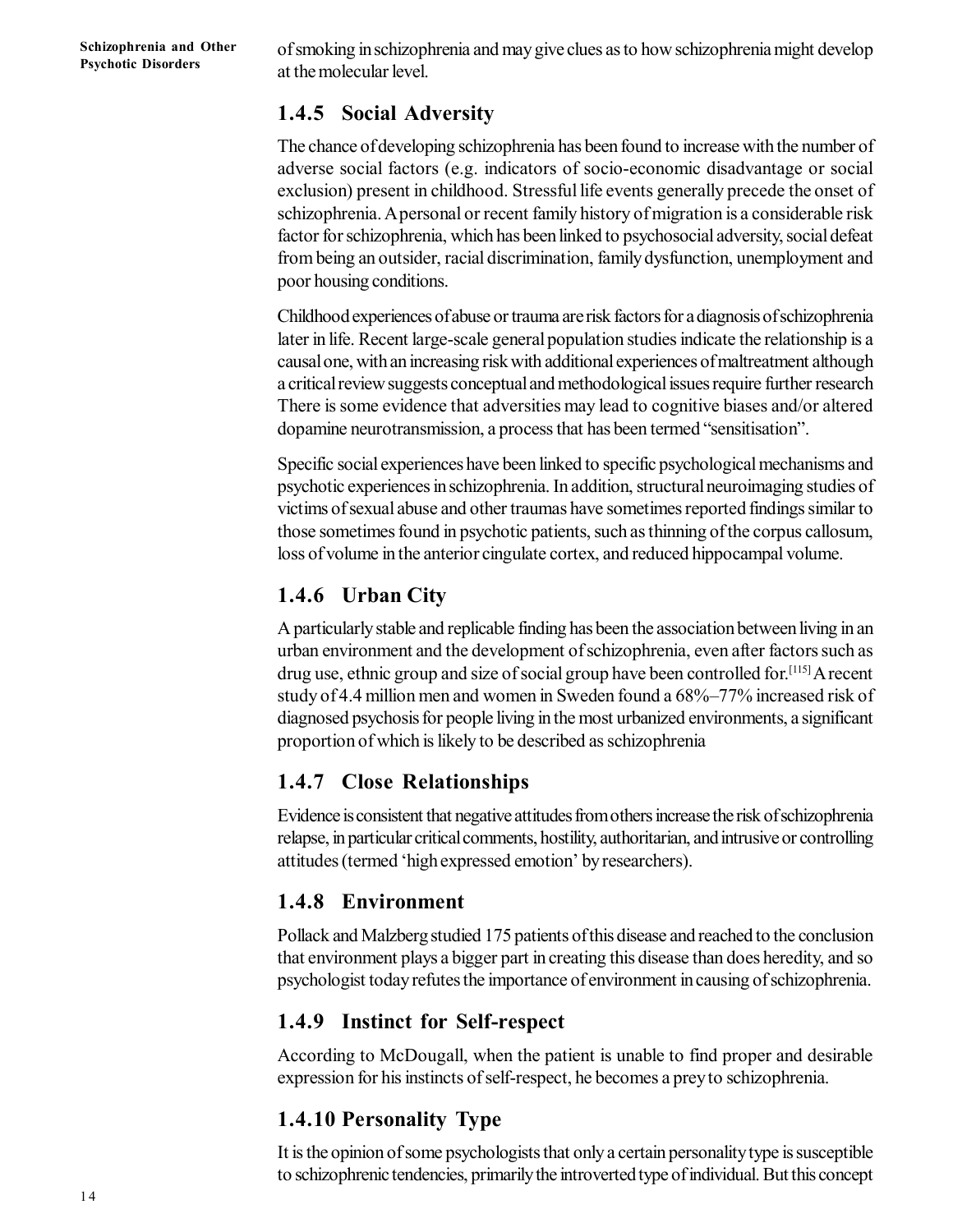## **1.5 NEUROCOGNITIVE FUNCTIONINGASPECTS IN SCHIZOPHRENIA**

In neuropsychology, that is, inferring regional brain dysfunction based on poor performance on putatively localisingneuropsychological tests. On the basis of such an approach,various authors have concluded that schizophrenia is characterisedby cognitive test profiles indicative of dysfunction of the frontal lobe, temporal lobe, left or right hemisphere, basalganglia, etc. This lack of consensusmay reflect the heterogeneity of schizophrenia, and may alsobe a result of the relatively poor localising ability of many standard neuropsychological instruments. A variety of brain regions and associated cognitive functions have thus beenimplicated in the psychopathology that characterises schizophrenia.

In general, the strongest camps to emerge have been those thatclaim a disproportionate impairment of memory functioning and relativelyselective executive dysfunction. Others have reported more widespread neuropsychological dysfunction. An extreme case is put by Meehl who stated that impaired cognitive test performancein patients with schizophrenia may be an epiphenomenon, forexample, reflecting lack of motivation or distraction by hallucinations. In order to convince skeptics that the neuropsychological impairmentis important, one would have to demonstrate a clear relationshipbetween cognitive test performance and 'real-life' functional outcome.

An important review of this area was publishedby Green (1996), who evaluated studies that used cognitive measuresas predictors and correlates of functional outcome. The most consistent finding to emerge was that verbal memory functioningwas associated with all types of functional outcome. It was observed that verbal memory showedthe greatest impairment in the meta-analysis whereas sustained attention orvigilance was found to be related to social problem solvingand skill acquisition.

Interestingly, psychotic symptoms werenot significantly associated with outcome measures in any ofthe studies that were reviewed. Green (1996) concluded that deficiencies in verbal memory and vigilance may prevent patientsfrom attaining optimal adaptation and hence may act as rate limiting factors in terms of rehabilitation. It is interesting to observe that where the patients showed symptomatic improvement with clozapine treatment, there was no associated improvement in neuropsychologicalfunctioning.

Velligan et al (1997) confirmed a poor correlation betweensymptomatology and ability to perform daily living tasks. However,cognitive impairment predicted over 40% of the variance in scoreson a functional needs assessment rating scale.

Addington &Addington (1999) used a novel video taped measure of interpersonal problem solving skills. In a study of 80 out patients with schizophrenia,they found that better cognitive flexibility and verbal memorywere positively associated with interpersonal problem solvingability.

In summary all these studies taken together, strongly support the view that cognitive impairment in schizophrenia is directly related tosocial deficits and functional outcome for many patients.

Schizophreniasymptoms may more clearly relate to disordered patterns of information processing. Liddle  $&$  Morris (1991) conducted a seminal study in this area where they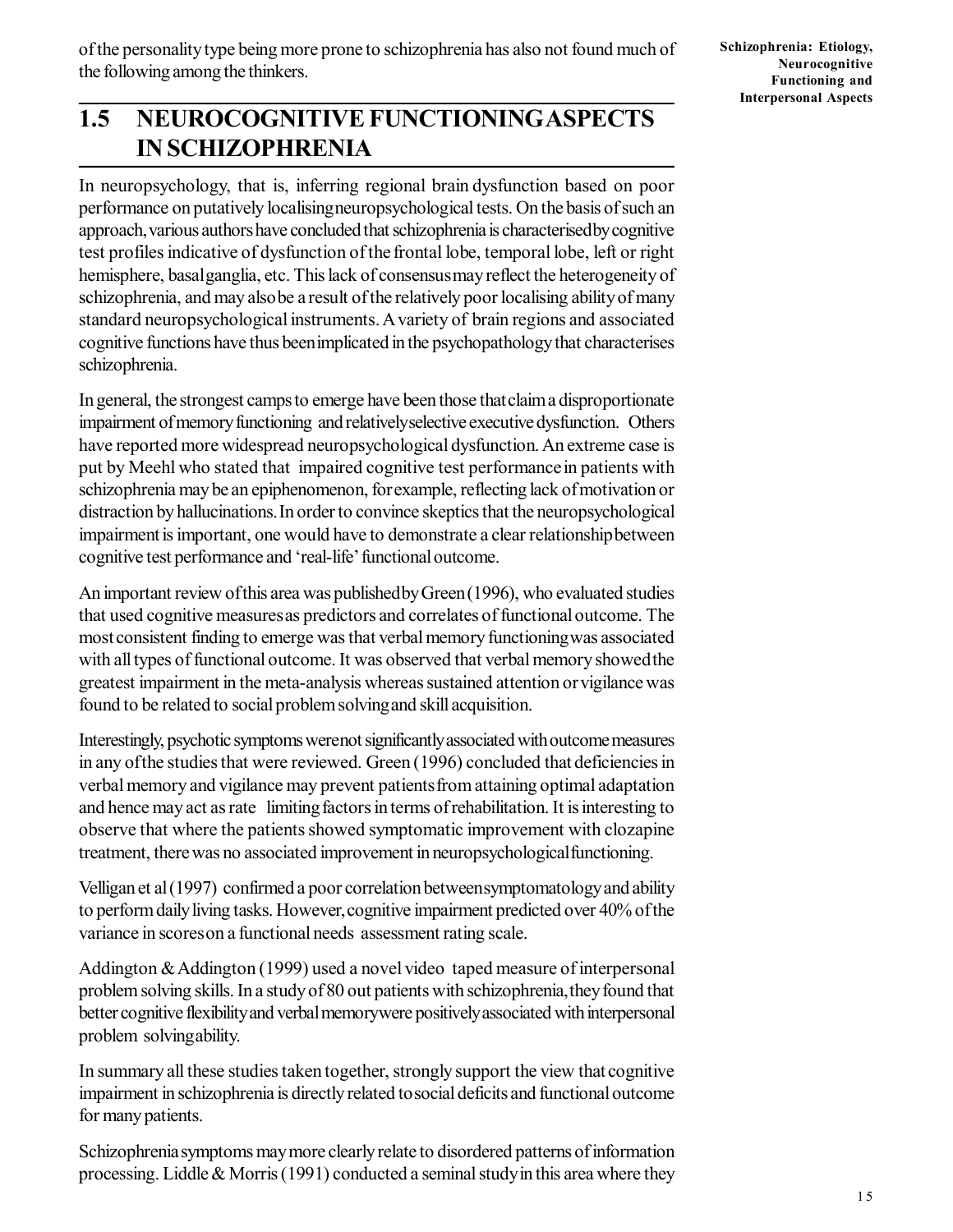assessed a group of patients with chronic schizophrenia using a battery of neuropsychological tests allegedlysensitive to frontal lobe dysfunction.

Signs and symptoms wereclustered into three syndromes:

- psychomotor poverty,
- **disorganisation and**
- **•** reality distortion.

Scores for the disorganisation syndromewere associated with impairment on tests that required the subjectto inhibit a well established but inappropriate response. Ratingsfor the psychomotor poverty syndrome were found to be associatedwith slowness of mental activity.

More recently, Baxter & Liddle (1998) confirmed that the psychomotor poverty syndromewas associated with psychomotor slowing, and disorganisationwas associated with impaired performance on the Stroop Attentional Conflict task, but not with other tests of cognitive inhibition.

This led the authors to conclude that the disorganisation syndromemight be associated with a specific difficulty in suppressingirrelevant verbal responses. This approach is appealing, becauseit tries to integrate neuropsychology with the clinical featuresof schizophrenia. Pursuing this approach to a more specificlevel would result in an attempt to explain specific signs orsymptoms in terms of aberrant information processing.

As anillustration of this approach, McKenna (1991) proposed thatdelusions may arise as a consequence of a dysfunctional semantic memory system. Again, this hypothesis has intuitive appeal,as delusions by definition must represent false belief, knowledge. However,efforts to try to provide convincing evidence of a causal relationshipbetween a specific neuropsychological abnormality and a particularsign or symptom have, as yet, been disappointing.

The resulting cognitive data were subjected to cluster analysisand five cognitive clusters emerged:

- selective executive dysfunction;
- normative function;
- executiveand motor deficits;
- dementia/multi-focal disturbance; and
- relatively selective motor deficits.

Heinrichs & Awad (1993) proposed that cluster analysis ofcognitive test data may thus have promise in reducing and clarifyingthe heterogeneity of schizophrenia, and concluded that severalpatterns of neurocognitive dysfunction may underlie schizophrenia,thus contributing to the heterogeneity of the illness and itsvariable functional outcome.

Frith (1992) has also proposed a fascinating theoretical model,where he relates specific signs and symptoms to particular informationprocessing abnormalities. For example, he proposes that the inability to generate spontaneous (willed) intentions can leadto poverty of action, perseveration and inappropriate action.In contrast, the inability to monitor the beliefs and intentionsof others can lead to delusions of reference, paranoid delusions, certain kinds of incoherence and third-person hallucinations.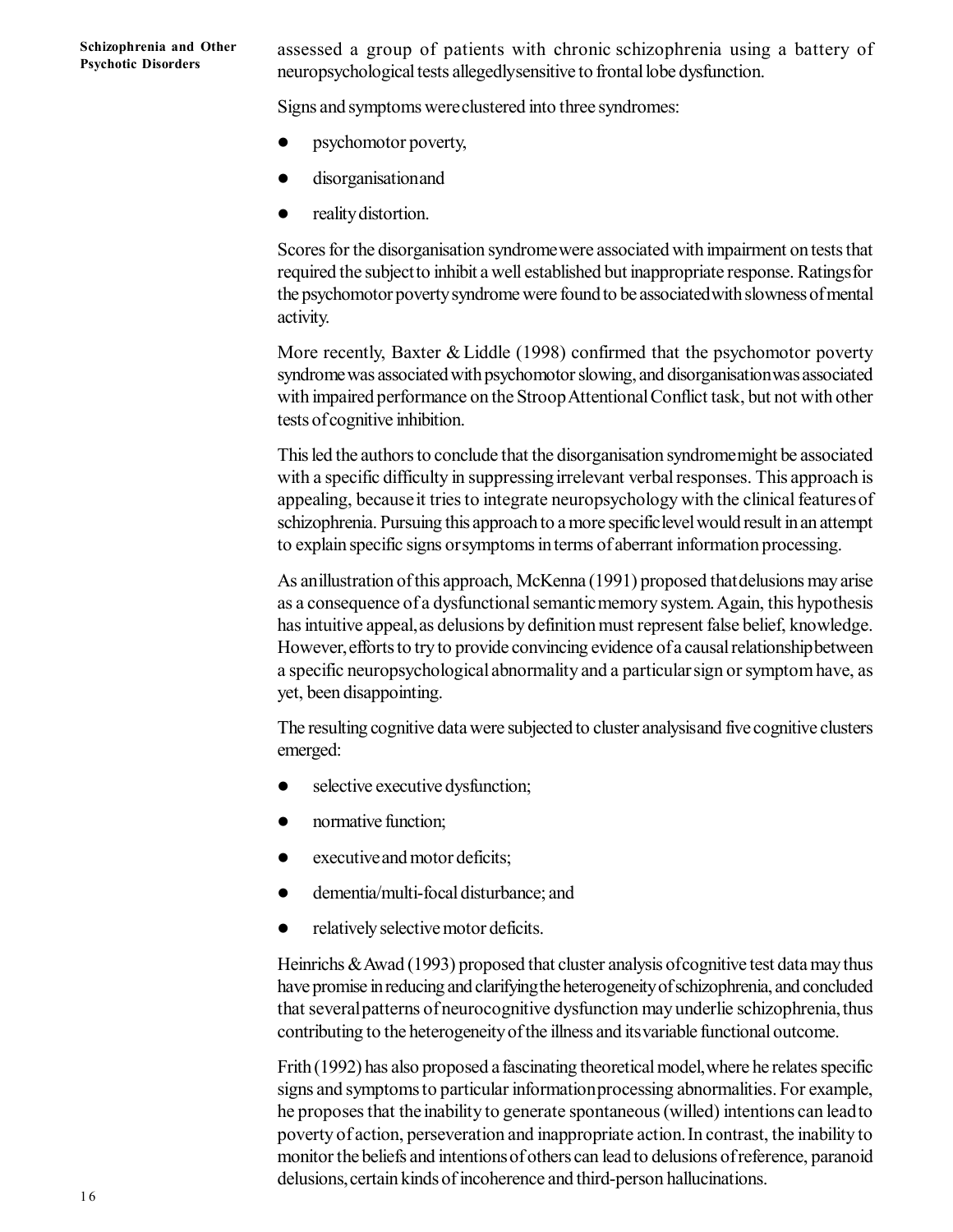| <b>Self Assessment Questions</b> |                                                                      |  |
|----------------------------------|----------------------------------------------------------------------|--|
|                                  | 1) Discuss the etiology of schizophrenia.                            |  |
|                                  |                                                                      |  |
|                                  |                                                                      |  |
|                                  |                                                                      |  |
|                                  |                                                                      |  |
| 2)                               | What are the childhood antecedents that cause schizophrenia?         |  |
|                                  |                                                                      |  |
|                                  |                                                                      |  |
|                                  |                                                                      |  |
|                                  |                                                                      |  |
| 3)                               | Discuss social adversity and urbanicity as causes of schizophrenia.  |  |
|                                  |                                                                      |  |
|                                  |                                                                      |  |
|                                  |                                                                      |  |
|                                  |                                                                      |  |
| 4)                               | Discuss etiology of schizophrenia in terms of substance use.         |  |
|                                  |                                                                      |  |
|                                  |                                                                      |  |
|                                  |                                                                      |  |
|                                  |                                                                      |  |
|                                  |                                                                      |  |
|                                  | 5) Describe the neurocognitive functioning aspects of schizophrenia. |  |
|                                  |                                                                      |  |
|                                  |                                                                      |  |
|                                  |                                                                      |  |
|                                  |                                                                      |  |

#### **TREATMENT OF SCHIZOPHRENIA**  $\overline{1.6}$

### 1.6.1 Hospitalisation

Hospitalisation may occur with severe episodes of schizophrenia. This can be voluntary or (if mental health legislation allows it) involuntary (called civil or involuntary commitment). Long term inpatient stays are now less common due to the policy of deinstitutionalisation, yet we still have large number of patients admitted to institutions for longer period of stay.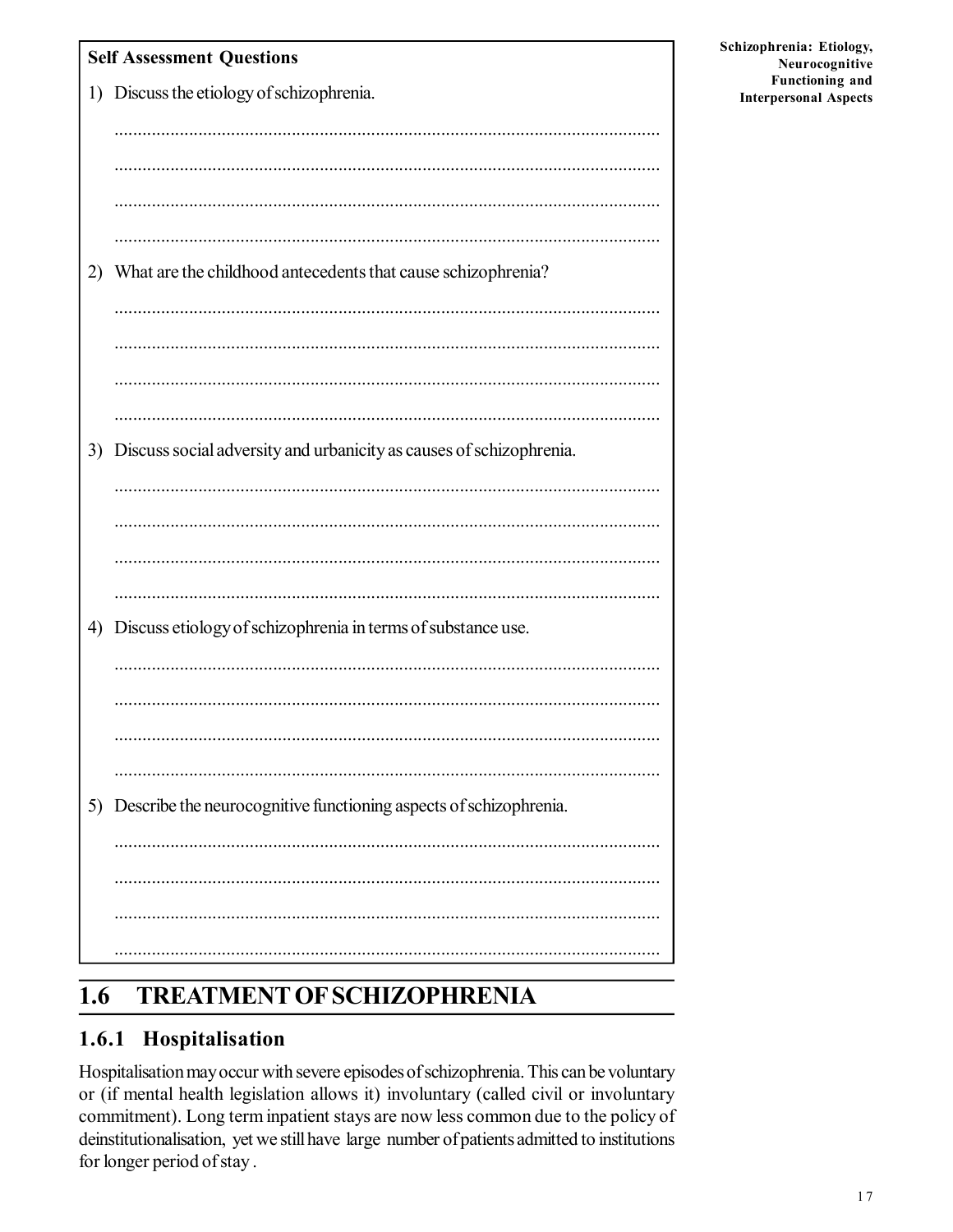Following (or in lieu of) a hospital admission, support services available can include drop in centers, visits from members of a community mental health team or Assertive Community Treatment team, supported employment and patient led support groups.

#### **1.6.2 Medication**

The mainstay of psychiatric treatment for schizophrenia is an antipsychotic medication. These can reduce the "positive" symptoms of psychosis. Most antipsychotics take around 7–14 days to have their main effect. Risperidone (trade name Risperdal) is a common atypical antipsychotic medication.

Treatment was revolutionized in the mid 1950s with the development and introduction of the first antipsychotic chlorpromazine. Others such as haloperidol and trifluoperazine soon followed.

Though expensive, the newer atypical antipsychotic drugs are usually preferred for initial treatment over the older typical antipsychotics; they are often better tolerated and associated with lower rates of tardive dyskinesia, although they are more likely to induce weight gain and obesity-related diseases. Of the atypical antipsychotics, olanzapine and clozapine are the most likely to induce weight gain. The effect is more pronounced if high doses of olanzapine are used.[11] Smaller amounts of weight gain are induced by risperidone and quetiapine. Ziprasidone and aripiprazole are considered to be weight neutral antipsychotics.

It remains unclear whether the newer antipsychotics reduce the chances of developing neuroleptic malignant syndrome, a rare but serious and potentially fatal neurological disorder most often caused by an adverse reaction to neuroleptic or antipsychotic drugs. In combination with drug treatment, Psychosocial and Psychotherapy are also widely recommended and used in the treatment of schizophrenia.

### **1.6.3 Cognitive Behavioural Therapy (CBT)**

CBT is used to target specific symptoms and improve related issues such as the therapy advanced from its initial applications in the mid 1990s, more recent reviews clearly show CBT is an effective treatment for the psychotic symptoms of schizophrenia.

Another approach is cognitive remediation therapy, a technique aimed at remediating the neurocognitive deficits sometimes present in schizophrenia. Based on techniques of neuropsychological rehabilitation, early evidence has shown it to be cognitively effective, resulting in the improvement of previous deficits in psychomotor speed, verbal memory, nonverbal memory, and executive function, such improvements being related to measurable changes in brain activation as measured by fMRI.

A similar approach known as cognitive enhancement therapy, which focuses on social cognition as well as neurocognition, has shown efficacy. CBT, an evidenced based practice, is now offered in community mental health agencies and hospitals.

### **1.6.4 Metacognitive Training**

In view of a many empirical findings suggesting deficits of metacognition (thinking about one's thinking, reflecting upon one's cognitive process) in patients with schizophrenia, metacognitive training (MCT) is increasingly adopted as a complementary treatment approach.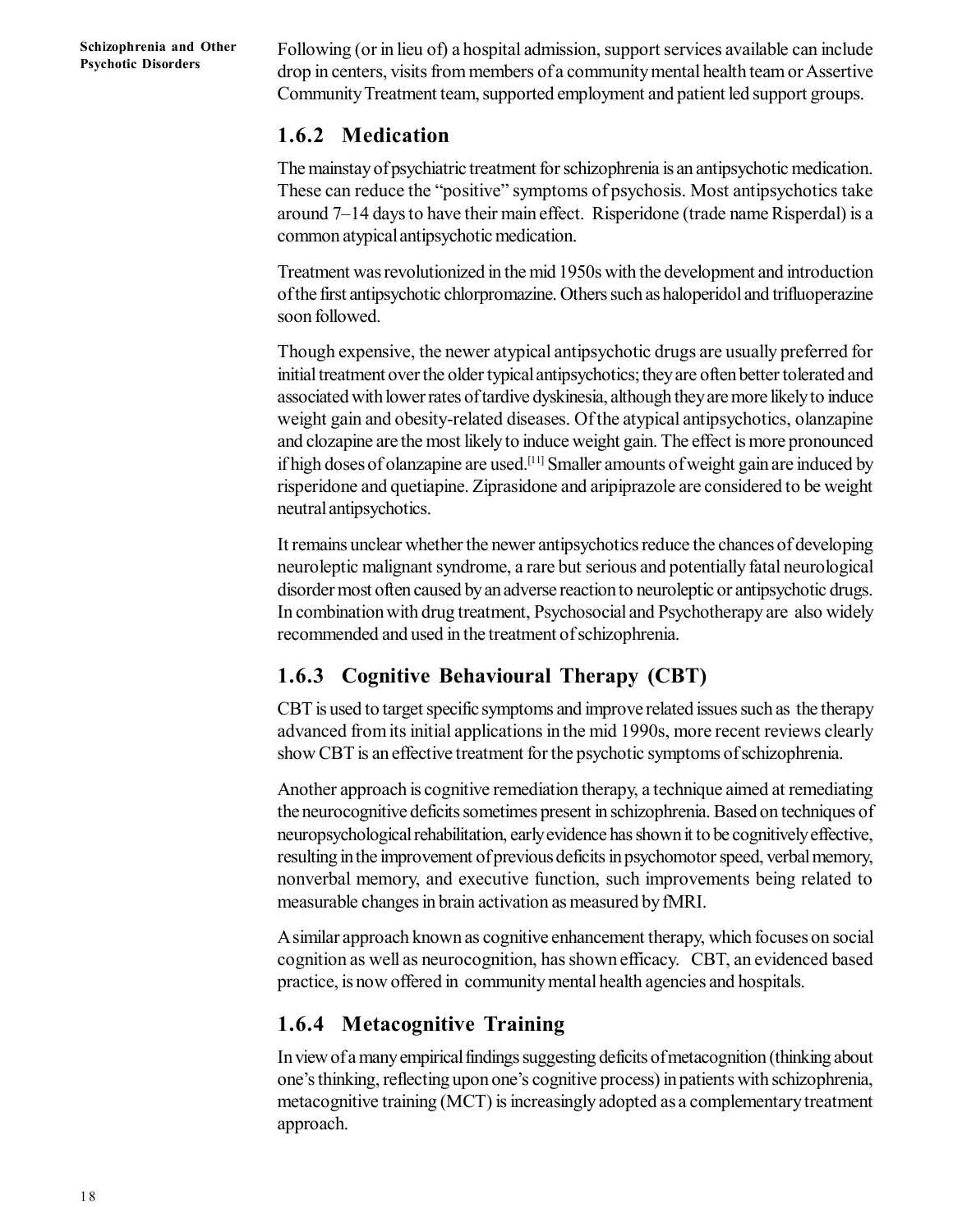MCT aims at sharpening the awareness of patients for a variety of cognitive biases (e.g. jumping to conclusions, attributional biases, over-confidence in errors), which are implicated in the formation and maintenance of schizophrenia positive symptoms (especially delusions), and to ultimately replace these biases with functional cognitive strategies.

**1.6.5 Family Therapy or Education**

This addresses the whole family system of an individual with a diagnosis of schizophrenia, has been consistently found to be beneficial, at least if the duration of intervention is longer term. Aside from therapy, the impact of schizophrenia on families and the burden on careers has been recognised, with the increasing availability of self help books on the subject.

There is also some evidence for benefits from social skills training, although there have also been significant negative findings. Some studies have explored the possible benefits of music therapy and other creative therapies.

# **1.7 UNIT END QUESTIONS**

- 1) Define the etiology for schizophrenia from genetic, hereditary and biological point of view?
- 2) What are the environmental factors that cause schizophrenia?
- 3) How neurofunctioning deficts affects the life of individual and cause schizophrenia?
- 4) Discuss some of the treatment approaches to schizophrenia.
- 5) Discuss hospitalisation and medication as treatment techniques for schizophrenia.
- 6) Describe family therapy and education as important treatment programme for schizophrenia.

# **1.8 LET US SUM UP**

In the lay imagination, schizophrenic patients experience problems in living because they are divided against themselves, out of touch with reality, and disorganised. The view of scientists, once not altogether different, has changed.

Not only have the symptoms been defined and codified, but the neurobiological underpinnings of the disorder have begun to be described. Emerging also is a view in which cognitive impairments may be a relatively central feature of the disorder.

Cognitive impairments are involved in the genetic etiology of schizophrenia. They seem enduring in that they are present for much of the clinical history and are associated with outcome. Cognitive impairments also may have a relatively well delineated profile in which executive, memory, and attentional deficits are prominent.

As explained, schizophrenia is very disabling. But as research progresses treatment is slowly but surely becoming more and more effective. Fewer patients have to be kept in hospitals and damage to the brain is not as severe.

Scientists discovered the effects of oestrogen, and learned it could be used as a medicine (though long term medications using oestrogen have side effects). They discovered age and gender differences, and learned that there were structural changes even at a cellular level.

**Schizophrenia: Etiology, Neurocognitive Functioning and Interpersonal Aspects**